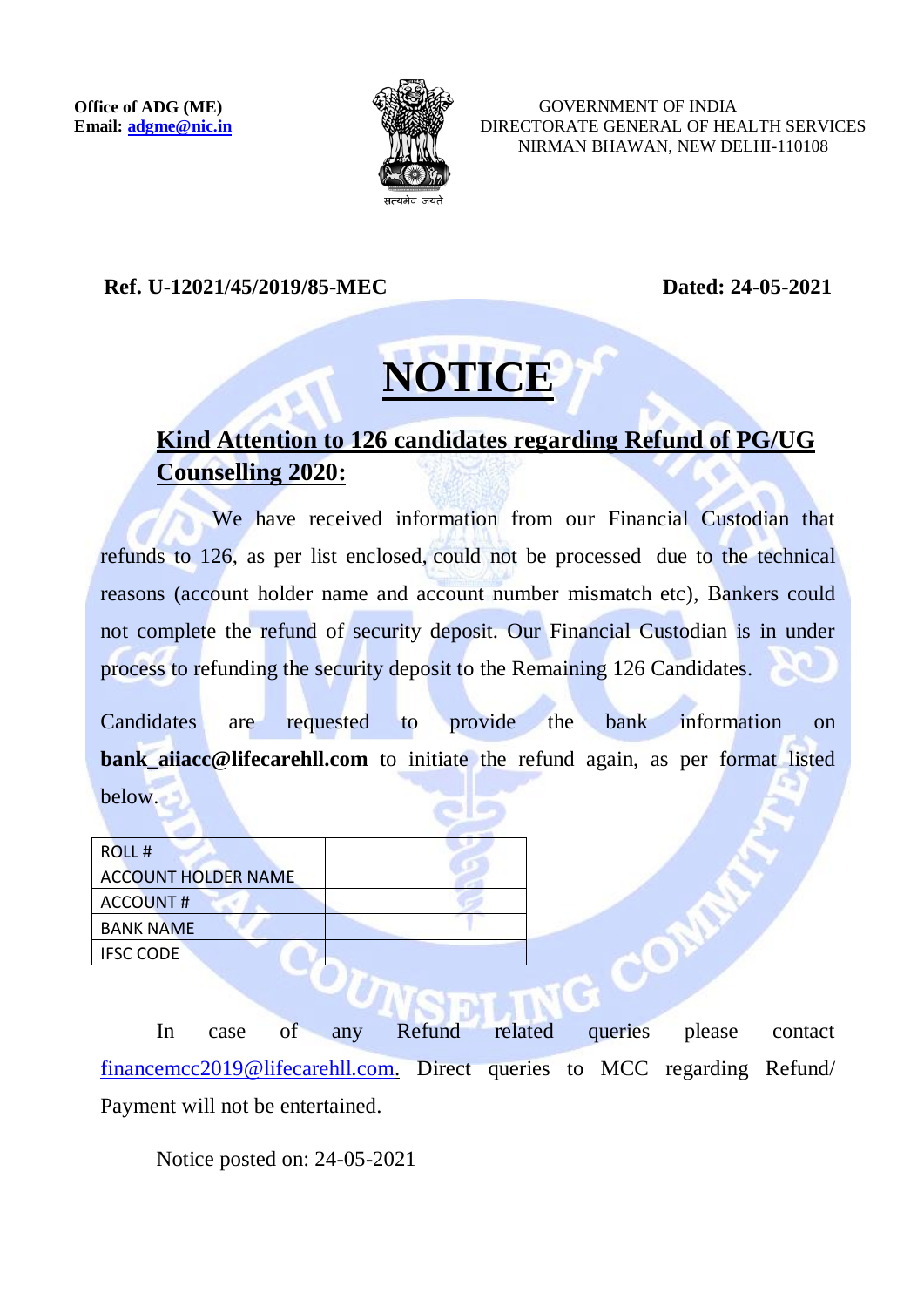| S.No           | Name       | <b>Application Number #</b> | Candidate                     |
|----------------|------------|-----------------------------|-------------------------------|
| $\mathbf{1}$   | 2066164580 | PG166532                    | <b>ISHA RAMESH</b>            |
| $\overline{2}$ | 2066145496 | PG016558                    | <b>ADITHYA G ASHOK</b>        |
| 3              | 2066074735 | PG054393                    | <b>ADWITIYA RAY</b>           |
| 4              | 2066094114 | PG070497                    | ARSHIYA BHALLA                |
| 5              | 2066100346 | PG157754                    | <b>ANUJ GUPTA</b>             |
| 6              | 2066133976 | PG062858                    | SHIYANI HINAL PARESHBHAI      |
| $\overline{7}$ | 2066136075 | PG083654                    | <b>JUHI SHARMA</b>            |
| 8              | 2066148631 | PG048886                    | SIKHA THOMAS                  |
| 9              | 2066164481 | PG092756                    | <b>MANISHA SHARMA</b>         |
| 10             | 2066003750 | PG069978                    | THAKKAR KAJAL MUKESHBHAI      |
| 11             | 2066005130 | PG011216                    | <b>GEETHU KRISHNAN</b>        |
| 12             | 2066041697 | PG023555                    | <b>SHREYA JAIN</b>            |
| 13             | 2066074735 | PG054393                    | <b>ADWITIYA RAY</b>           |
| 14             | 2066100346 | PG157754                    | ANUJ GUPTA                    |
| 15             | 2066130293 | PG031909                    | SHWETA BALASAHEB BANDE        |
| 16             | 2066132476 | PG107832                    | <b>SWATI MUNDHRA</b>          |
| 17             | 2066133976 | PG062858                    | SHIYANI HINAL PARESHBHAI      |
| 18             | 2066136075 | PG083654                    | <b>JUHI SHARMA</b>            |
| 19             | 2066164481 | PG092756                    | MANISHA SHARMA                |
| 20             | 2066069978 | PG092978                    | <b>GAYATRI MITTAL</b>         |
| 21             | 2066132569 | PG128340                    | <b>PRAMOD KUMAR TIWARI</b>    |
| 22             | 2066160833 | PG121715                    | <b>IRFANA NASREEN S</b>       |
| 23             | 2066032041 | PG020490                    | <b>J.ALEX MOSES</b>           |
| 24             | 2066142583 | PG065897                    | PATEL DHAVALKUMAR SHANKARBHAI |
| 25             | 1955202009 | MD004351                    | SOUJANYA WALI                 |
| 26             | 1955206242 | MD016569                    | SUJITHA . S                   |
| 27             | 2066026744 | PG054080                    | <b>K.AMBIKA</b>               |
| 28             | 2066031890 | PG007239                    | LAKSHMI KANDHAN L             |
| 29             | 2066032041 | PG020490                    | <b>J.ALEX MOSES</b>           |
| 30             | 2066032968 | PG021575                    | <b>PASUPATHIS</b>             |
| 31             | 2066036645 | PG168241                    | AWINASH KUMAR                 |
| 32             | 2066038590 | PG029270                    | PARVATHY VISWAN               |
| 33             | 2066043913 | PG149683                    | LAMBADI MANASWI               |
| 34             | 2066055672 | PG058496                    | <b>GOLLEPALLY PRAGATHI</b>    |
| 35             | 2066056568 | PG068702                    | DHANAVATH ARUN KUMAR NAIK     |
| 36             | 2066063295 | PG022087                    | MUDHAPATI SWETHASRI           |
| 37             | 2066064522 | PG135287                    | MRANALI JAISWAL               |
| 38             | 2066065637 | PG117513                    | RASHMI VISHWAKARMA            |
| 39             | 2066072662 | PG082978                    | PRIYANKA MEENA                |
| 40             | 2066073916 | PG057176                    | PONNADA MOUNA RANJITHA        |
| 41             | 2066078387 | PG034740                    | RAYARALA JOHN ENACH BOON      |
| 42             | 2066090940 | PG171708                    | <b>ASHISH KUMAR</b>           |
| 43             | 2066096605 | PG011943                    | ANJU K                        |
| 44             | 2066142116 | PG049272                    | SHAIKH ARSHIYA IQBALBHAI      |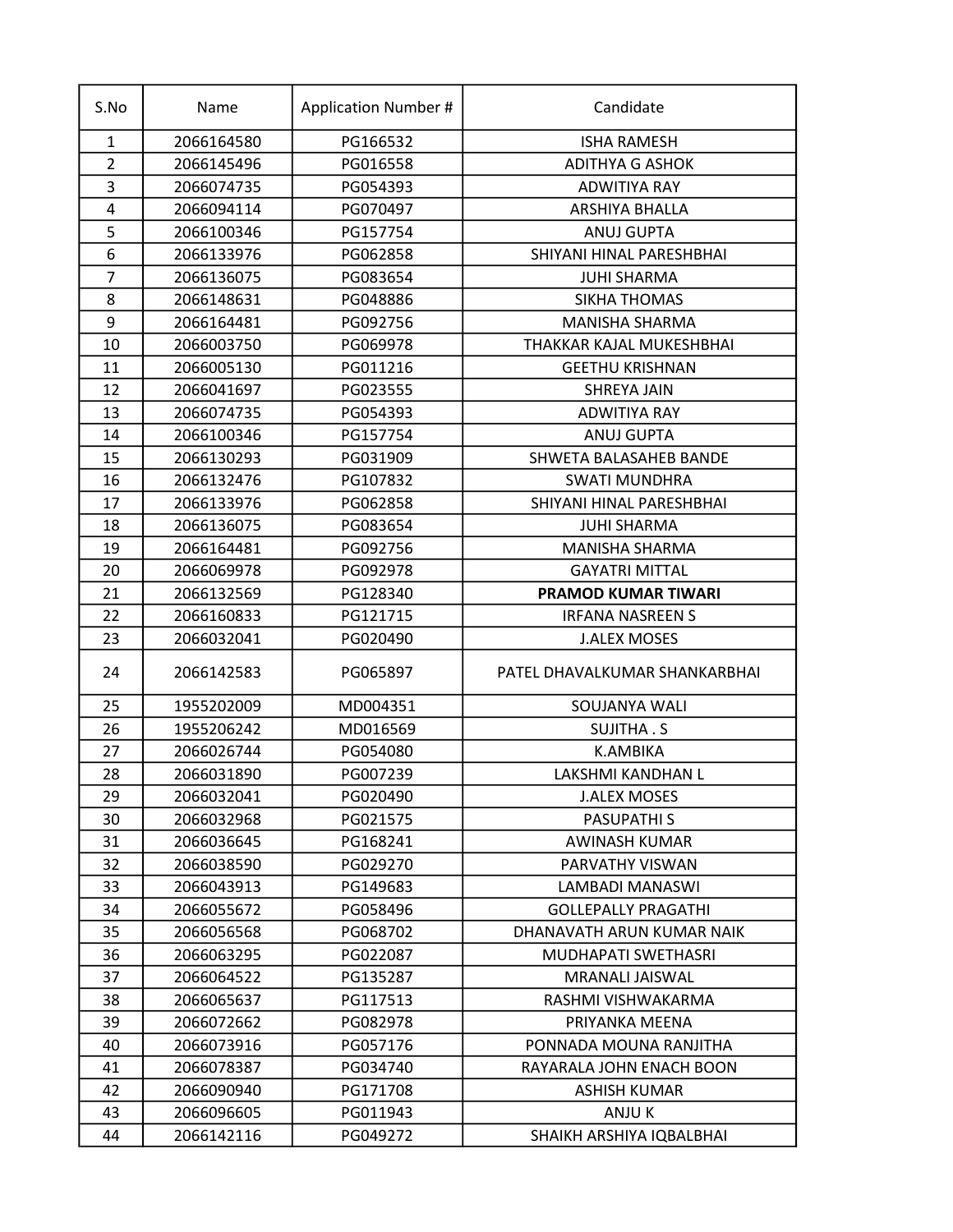| 45 | 2066142583 | PG065897 | PATEL DHAVALKUMAR SHANKARBHAI       |
|----|------------|----------|-------------------------------------|
| 46 | 2066146508 | PG031471 | <b>LIJI JUSTIN</b>                  |
| 47 | 2066149482 | PG057730 | SHYAMALA PRIYA M                    |
| 48 | 2066157927 | PG125012 | <b>GULLIPALLI KUSUMA</b>            |
| 49 | 2066161644 | PG047618 | CHADUVULA JAHNAVI                   |
| 50 | 2066019691 | PG039309 | <b>BHESHNA SAHU</b>                 |
| 51 | 2066088877 | PG008207 | <b>REZMIKT</b>                      |
| 52 | 2066090160 | PG090722 | REPALLE MEGHANA SHINY               |
| 53 | 2066143892 | PG129997 | WADIKAR SHUBHAM JAGANNATH           |
| 54 | 2066145895 | PG034105 | <b>JUGIRG</b>                       |
| 55 | 2066152823 | PG055976 | CHITRAJU LOKESH VARMA               |
| 56 | 2066148371 | PG022860 | <b>TEENA SULAIMAN</b>               |
| 57 | 2066121263 | PG064992 | SHIVANKI AGARWAL                    |
| 58 | 1955203898 | MD000555 | <b>NIKITA SINGHAL</b>               |
| 59 | 2066019465 | PG141953 | <b>RICHA</b>                        |
| 60 | 2066073977 | PG069828 | SRIKAKARLAPUDI V V SUBHADRA PRANAVI |
| 61 | 2066090301 | PG129692 | <b>HARIKA M</b>                     |
| 62 | 2066111553 | PG063129 | MAYAKALYANI SRIVATHSAN              |
| 63 | 2066120504 | PG015538 | PRATEEK PATHAK                      |
| 64 | 2066098660 | PG102037 | <b>CHAYA CHAUDHARY</b>              |
| 65 | 2066103204 | PG019922 | PATIL RASIKA RAJARAM                |
| 66 | 2066104608 | PG044459 | <b>SURAJ S</b>                      |
| 67 | 2066106777 | PG131675 | <b>HARKARE VISMAY VIVEK</b>         |
| 68 | 2066111721 | PG090377 | NANAWARE VINAY LAXMAN               |
| 69 | 2066120305 | PG135902 | NISHANT SHARMA                      |
| 70 | 2066132219 | PG112141 | <b>DEVSHREE SATHE</b>               |
| 71 | 2066162715 | PG041645 | NOUDURI VENKATA ABHISHEK            |
| 72 | 1955213127 | MD007152 | <b>ABHISHEK BISWAS</b>              |
| 73 | 1955217642 | MD010811 | SHINDE RAKHI PRABHAKAR              |
| 74 | 2066021237 | PG138342 | MANISHA YADAV                       |
| 75 | 2066027312 | PG005969 | RITHANYA M                          |
| 76 | 2066028713 | PG029207 | NAVEENKUMAR J                       |
| 77 | 2066033397 | PG021214 | SANDHYA.S                           |
| 78 | 2066079704 | PG113113 | <b>SAWANT SURBHI DILIP</b>          |
| 79 | 2066108072 | PG076834 | THOOL MOHIT PURUSHOTTAM             |
| 80 | 2066116811 | PG073992 | PANKAJ YADAV                        |
| 81 | 2066118891 | PG037825 | ANKAM VAMSI KRISHNA                 |
| 82 | 2066122075 | PG059610 | <b>SHAIFALI GANGWAR</b>             |
| 83 | 2066131468 | PG026063 | SONAWANE AVANTI RAVINDRA            |
| 84 | 2066149319 | PG102864 | <b>NIVETHITHA</b>                   |
| 85 | 2066156976 | PG040912 | PRATIMA SINGH                       |
| 86 | 2066160198 | PG007715 | KIRPASHREE P                        |
| 87 | 2066163773 | PG165081 | KAMANCHI ANKAIAH                    |
| 88 | 1955201098 | MD010368 | <b>QAMER ANSARI</b>                 |
| 89 | 2066125359 | PG171089 | <b>ASHOK KUMAR</b>                  |